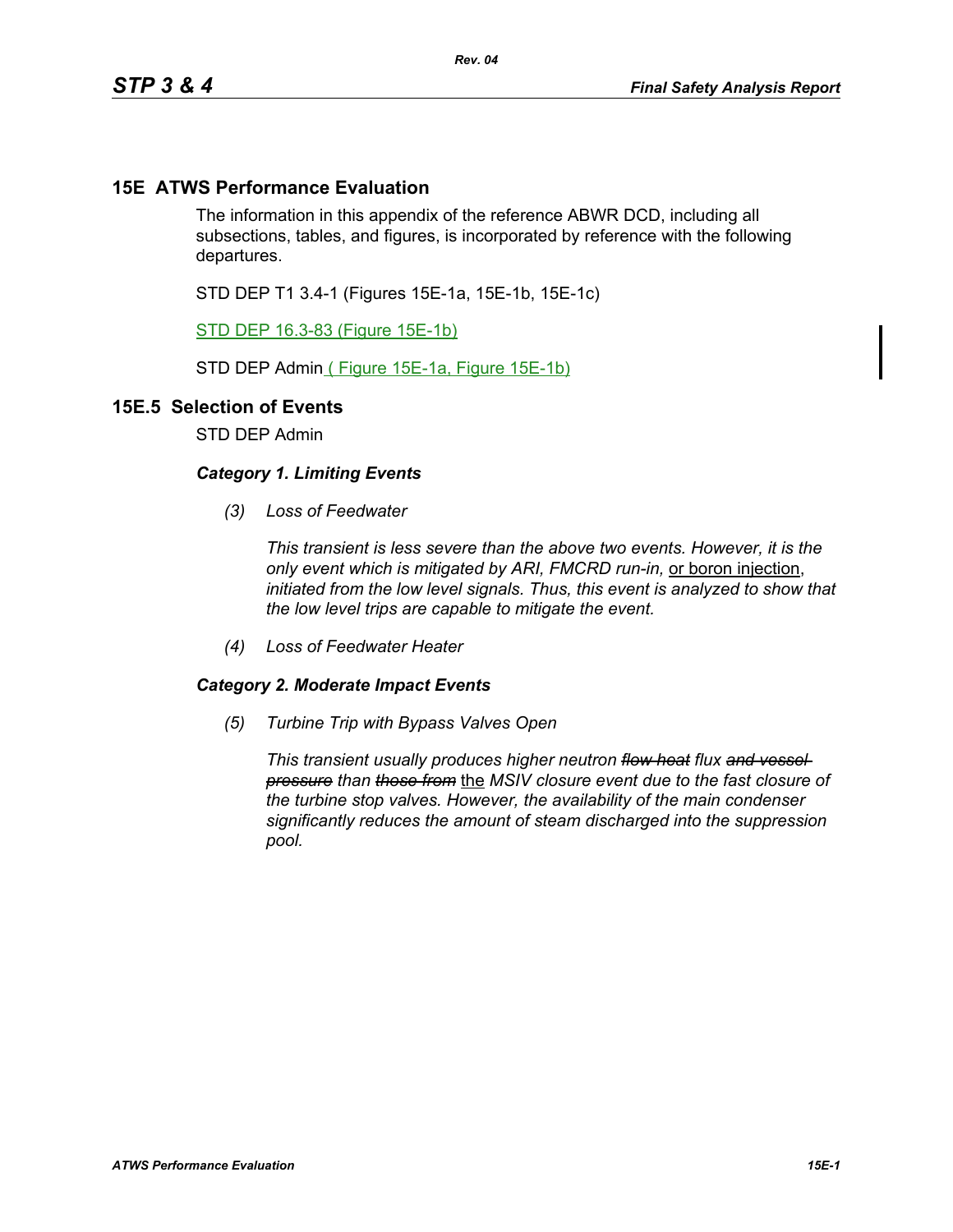

**Figure 15E-1a ATWS Mitigation Logic (ARI, FMCRD Run-In, RPT, Manual Initiation)**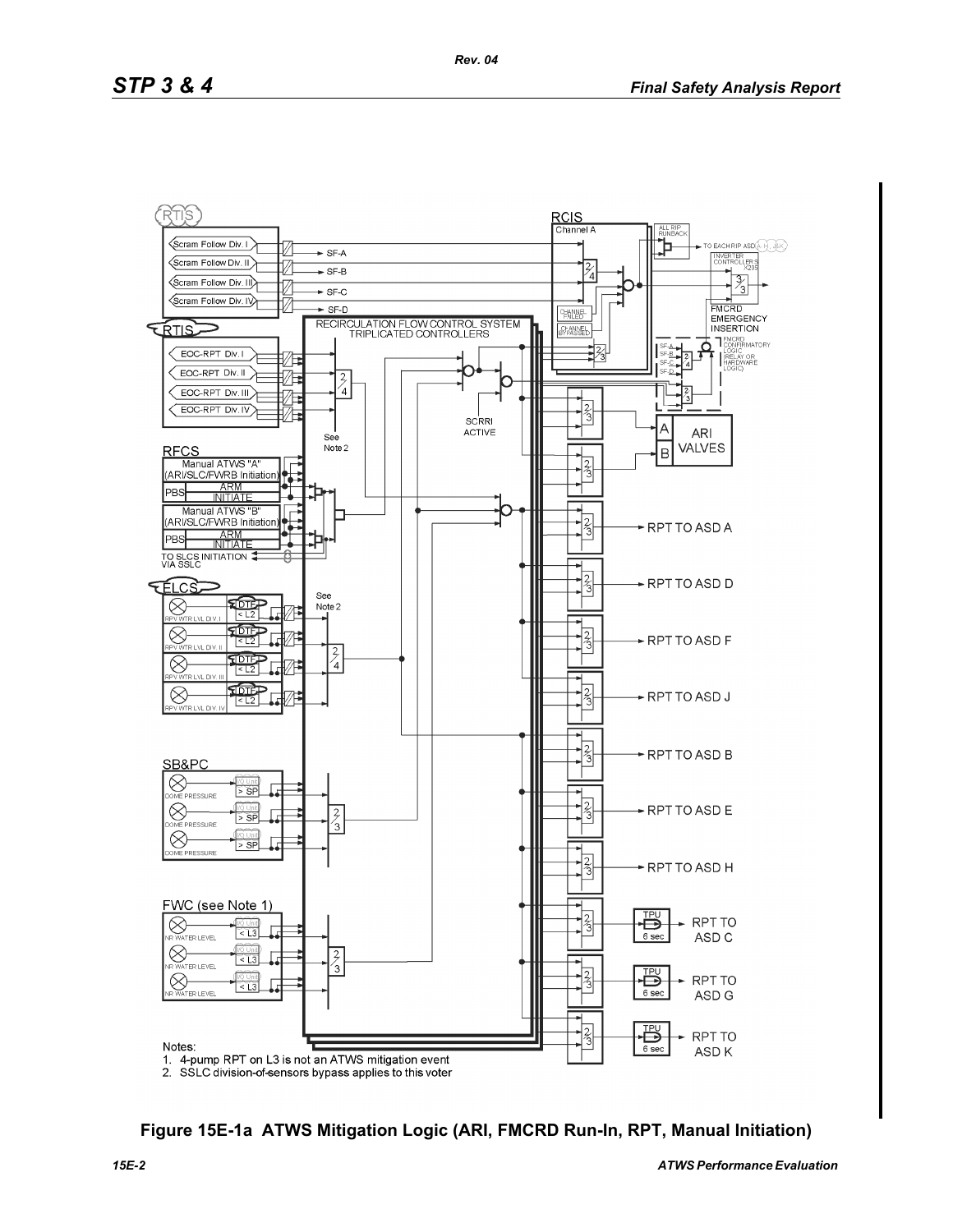

NOTES:

NOTES.<br>1. SSLC DIVISION-OF-SENSORS BYPASS APPLIES TO THIS VOTER<br>2. SAME ARRANGEMENT AS CLEIGOUTPUT LOGIC BYPASS BUT PERFORMED INDEPENDENTLY

**Figure 15E-1b ATWS Mitigation Logic (SLCS Initiation, Feedwater Runback)**